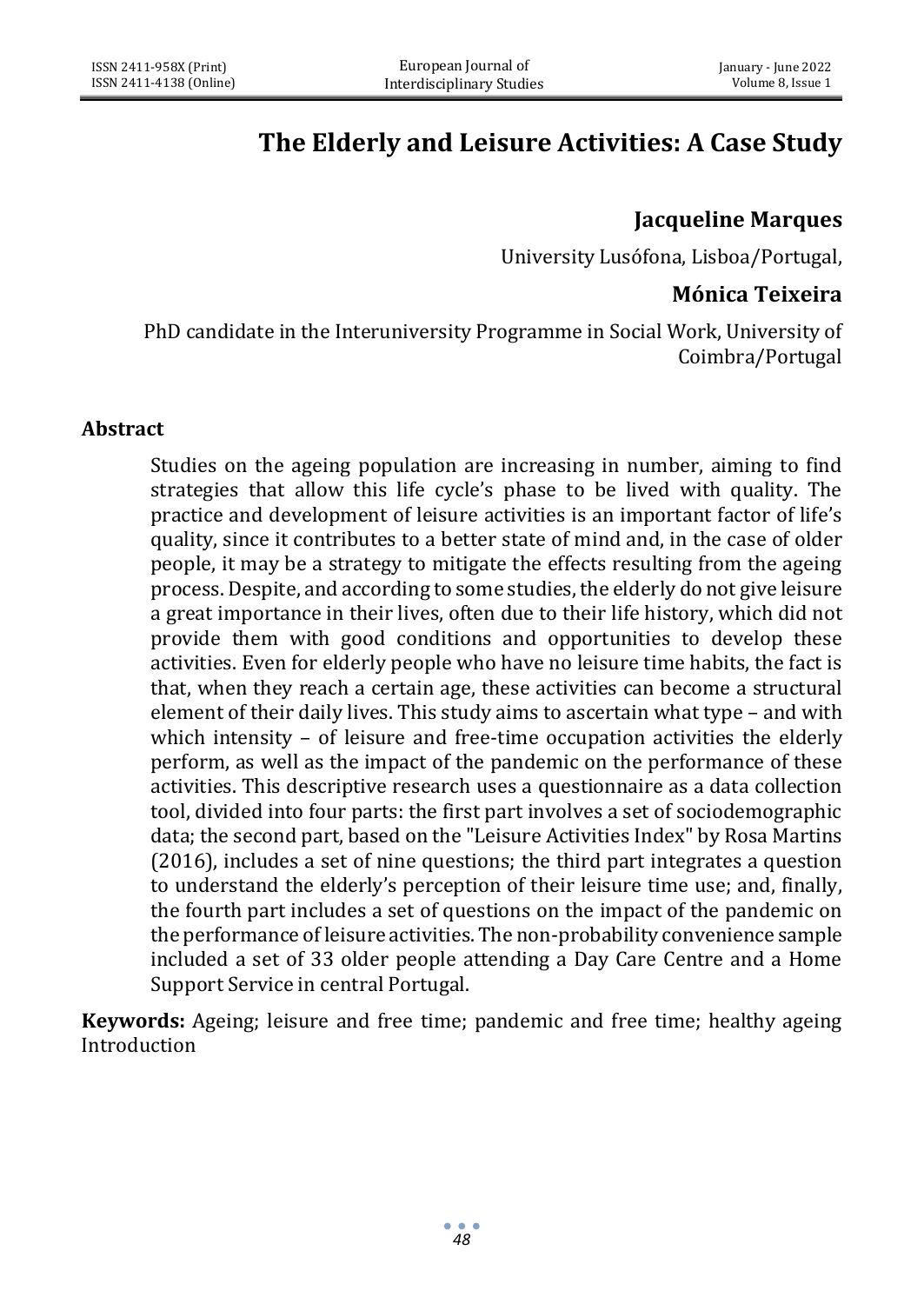# **Introduction**

Currently, when we speak of quality of life in ageing, we are not only referring to the state of physical and psychological health, but also to social involvement and to the capacity and opportunity to develop activities to continue the process of personal cherishing.

The practice and development of leisure activities are of crucial importance, and, in the elderly's case, it may mitigate the effects arising from the aging process. Despite, studies show that, recurrently, the elderly do not attribute great importance to leisure.

Such feeling may arise from the lack of conditions, opportunities or the inexistence of leisure habits and practices throughout their lives. It needs to be held in mind that today's elderly people belong to a generation in which work was considered the core of their lives, and leisure was often seen as an unnecessary time off and it could even be despised. However, and in opposite senses, it was this generation that experienced the invention of free time and retirement. It is, therefore, a generation of transition, which often only experiences leisure and free time when it reaches an advanced age.

For Chen and Fu (2008, p. 872), leisure activities may have several positive effects, since "participating in social activities significantly increases life satisfaction, psychological well-being, happiness and physical functions" and, simultaneously "decreases mortality". Thus, we consider it essential to identify the type and intensity of leisure activities practiced by the elderly.

In this study, we focus on play and leisure activities as an important dimension for the well-being of individuals at later ages. These activities are moments in life where one can enjoy pleasure, tranquility and rest (Diaz, 2009). Professionals working in this area should be able to help older people use leisure time to contribute to their quality of life, supporting them to become more active and providing them with more potential for personal growth and empowerment.

#### **Leisure and free-time activities in ageing**

Many variables/factors influence older people's perception of quality of life. According to the research of Wilson and Cleary (1995), the authors Halvorsrud et al. (2010) identified a set of quality of life's dimensions regarded as important by older people: having energy, being happy, having senses that work well, and having no pain. In the same year, the studies of Molzahn et al. (2010) obtained similar results regarding the most valued dimensions by the elderly.

Nevertheless, it is known that the influence – and even the importance – given to each of these factors vary from one elderly person to another, and according to their social, cultural and, among others, economic context. Despite this variability and individuality, studies show that preventive measures and leisure activities developed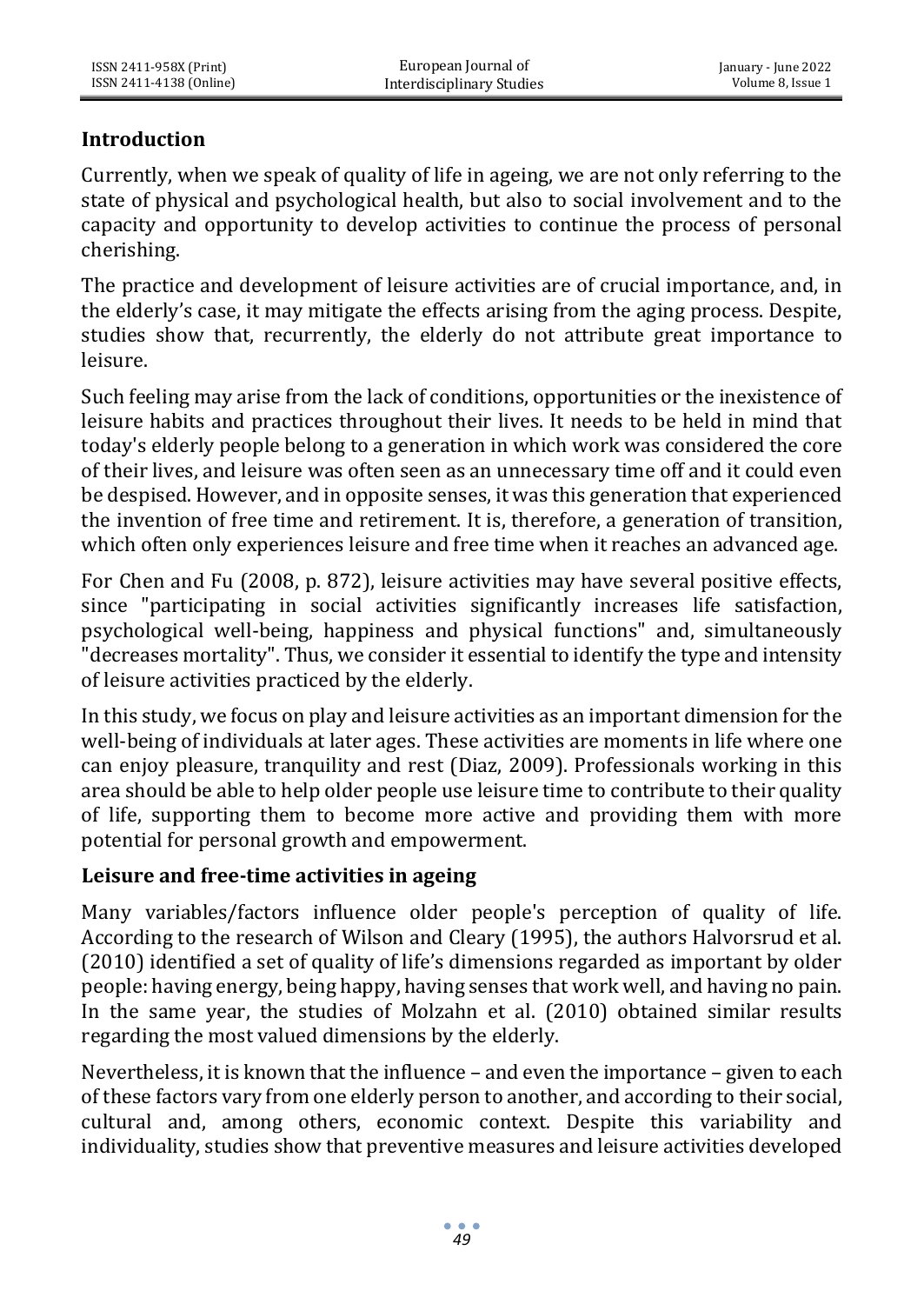during the aging process have a positive impact on aging, namely on improving the quality of life (Silva, 2009; Santos, 2003).

In his 2007 book, "Animação de idosos", Luís Jacob analysed a series of studies on the elderly's quality of life and concluded that it depends on a set of factors, among which he highlighted: autonomy to perform daily activities, the presence of regular family and/or social relationships, the existence of economic resources to meet their needs and, finally, the capacity to develop playful and recreational activities.

There are several forms of leisure, and according to Lee and Bhargava (2004), they can be grouped into passive, active and social activities. In turn, Dumazedier (2001) classifies them into physical, artistic, social, intellectual and practical.

João Teixeira Lopes (2000), in a study on urban cultural practices, presents a categorisation of leisure and free time activities, grouping them into: i) domestic space activities, where it integrates domestic and creative practices, domestic expressive practices, practices of interaction and sociability, domestic receptive practices, practices of consumption and/or fruition and, domestic practices of abandonment; ii) activities in the public space, where it incorporates public expressive practices, public participatory practices; iii) activities in the semi-public space, in which are found the semi-public expressive practices, the semi-public receptive practices and the semi-public routine practices; iv) activities in the associative space (organized semi-public), in which the author considers to belong the creative associative practices and the expressive associative practices; and v) the activities in the space of cultivated/overlegitimised culture, in which we find erudite creative practices and the receptive and informative practices of cultivated publics.

In a study carried out by Maria João Valente Rosa (1999) on Pensioners and Leisure Time in Portugal, the author found that 53% of the pensioners preferred to spend their leisure time at home, 17% outside home and 30% inside and outside home. In the case of at home activities, it is the women who assume, in this study, greater expressiveness. Concerning the leisure activities practiced, it was found that the majority of both men and women chose "watching television". Men replied that they also go to the café or tavern, listen to the radio, read newspapers or magazines, frequent plazas or gardens, and, with less expressiveness, they play cards and other games, go to religious events, to shopping centres or markets. Women, in addition to watching television, dedicate themselves to religious activities, listen to the radio, go to the market or to shopping centres and, with less expressiveness, they answered that they read newspapers or magazines.

Regardless of the type of leisure activity, it is generally agreed that its practice is "an important ingredient in the 'recipe' for achieving a successful old age. Initially formalised as 'Activity Theory', this perspective holds that high participation in an active lifestyle is an antidote to the loss of 'productive' roles that results from the transition to retirement" (Silverstein and Parker, 2002, p. 528).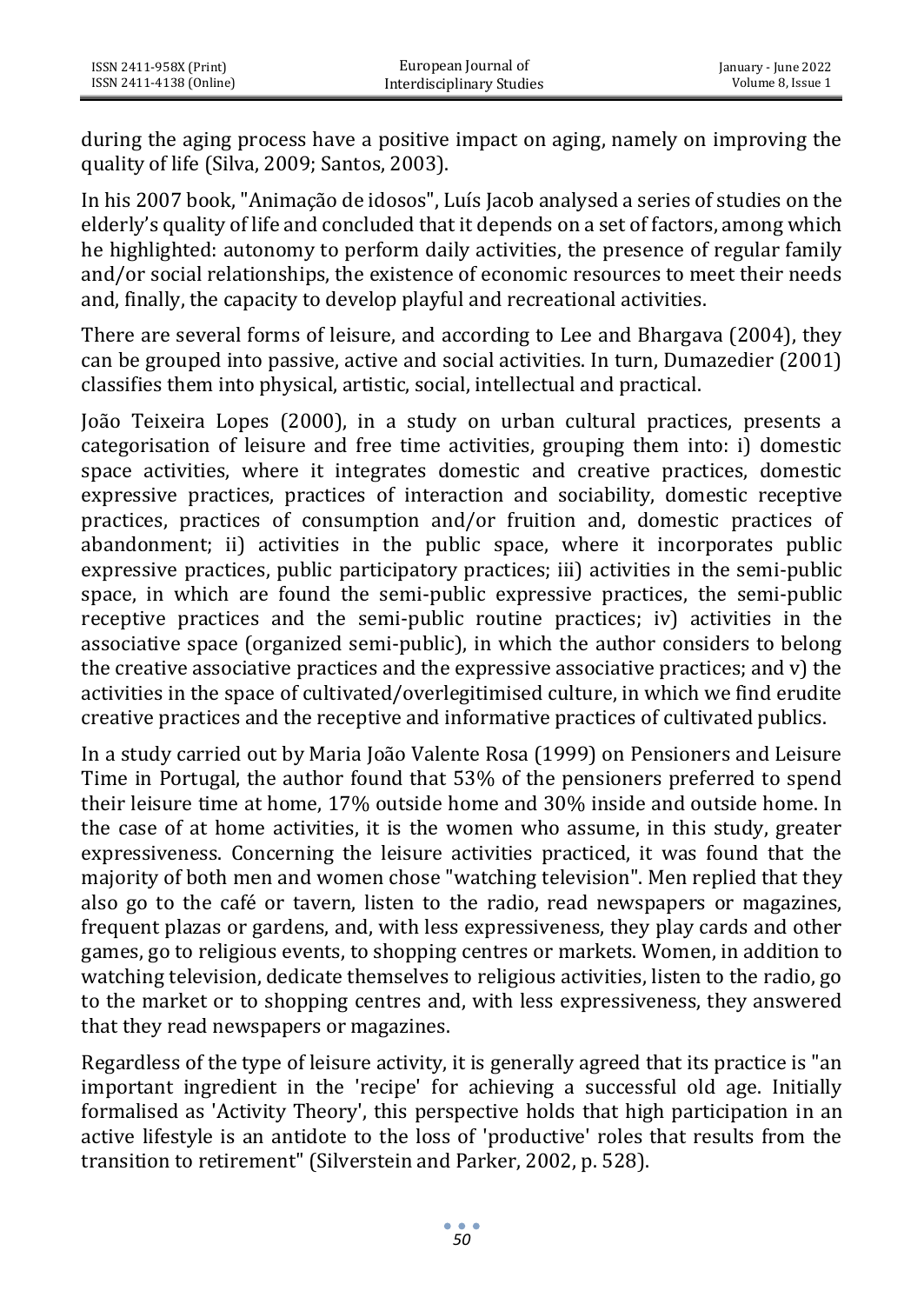Leisure activities have numerous advantages for older people, namely in preventing and combating problems in the elderly, since these activities can compensate for deficits in other areas of their lives (Silverstein and Parker, 2002) and mitigate the impact of social, functional and cognitive declines. In addition, it combats sedentary lifestyle, which, as Dogra and Stathokostas (2012) warn us, may compromise the health of adults.

#### **Methodology**

This study aims to ascertain what type – and with which intensity – of leisure and free-time occupation activities the elderly perform, as well as the impact of the pandemic on the performance of these activities. It will also try to understand the possible relationship between the development of free time activities, social responses and gender.

This descriptive research uses a questionnaire as a data collection tool, divided into four parts: the first part involves a set of sociodemographic data; the second part, based on the "Leisure Activities Index" by Rosa Martins (2016), includes a set of nine questions, ranging from very little, a little, neither a lot nor little, quite a lot, and a lot; the third part integrates a question to understand the elderly's perception of the use of their free time; and, finally, the fourth part aggregates a set of three questions on the impact of the pandemic on the performance of free time and leisure activities.

Data was processed through a simple descriptive statistical analysis.

The non-probability convenience sample included a set of 33 older people, 19 of whom receive Home Support Services (HSS) and 14 attend a Day Care Centre (DCC), in a rural area of central Portugal. The requirement was to attend the abovementioned social services, to be able to collaborate in the interview and to accept and sign the informed consent.

#### **Presentation of results**

The questionnaire was applied to 33 elderly people from a rural area in central Portugal, 19 of whom were using HSS and 14 attended the DCC.

The average age was 79, being that the youngest subject was 52 and the oldest 93, both from the HSS. The average age at the HSS was 77 and the average age at the DCC was 81.

The sample was composed of 19 women and 14 men. Although these data cannot be interpreted in a generalist way, our sample is in line with the national data: with a feminization of old age, explained by the differences in the physical and metabolic decline between men and women, which leads to a greater longevity of women, which has also been related to other risk factors, such as occupational accidents, smoking and alcohol use, as well as differences in the way of facing diseases and disabilities (Mazo; Lopes; Benedetti, 2009).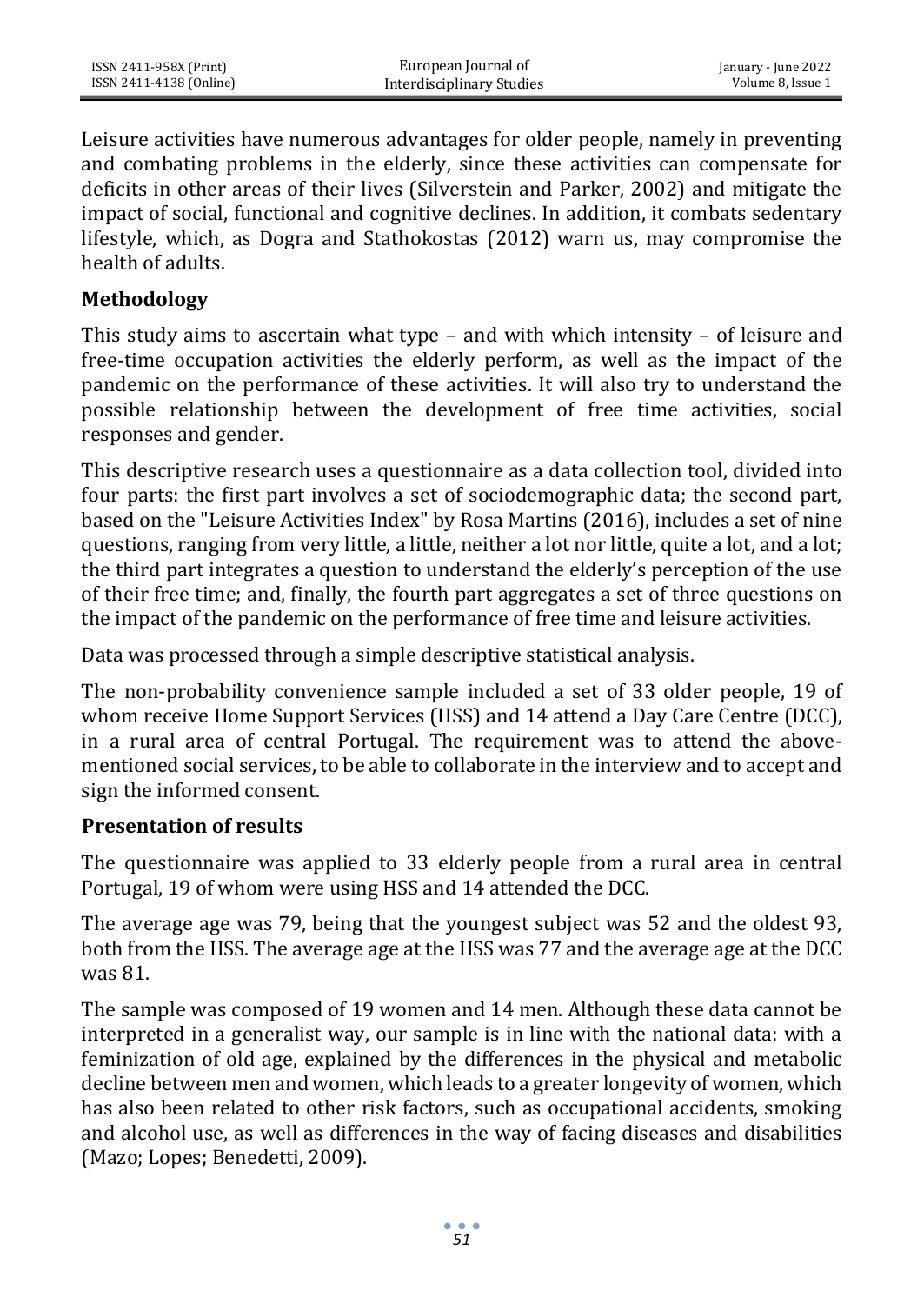ISSN 2411-958X (Print) ISSN 2411-4138 (Online)

With regard to gender by social response, we found that, in our sample, the DCC is mainly composed of women (10 out of 14 users, 71.4%), while in the HSS there is a balance with 9 women and 10 men. Although no data were collected to justify this difference, we can assume, based on the existing literature, that men have greater difficulty in participating in group activities (Ferreira, Izzo, Jacob, 2007).

In what concerns academic qualifications, our sample reflects the reality of the country, since compulsory education did not exist when they were young and the opportunity to attend school for several years was scarce, especially in rural areas, as is the case of the geographical context of our respondents. Thus, in the sample, we have as maximum school qualifications the 2nd cycle (corresponding to 6 years of schooling) with 3 elderly (2 female and 1 male); followed by the 1st cycle (of 4 years of schooling) with 13 elderly, 7 women and 6 men; the 1st cycle incomplete with 10 elderly, equally distributed between men and women; and, finally, 7 elderly (5 women and 2 men) never attended school and can neither read nor write.

The profession they exercised is related to the qualifications of the sample and to the rural context where they live. Thus, 11 elderly, of which 6 women and 5 men were farmers, 5 elderly (3 women and 2 men) were factory workers, 5 elderly worked in the hotel industry, of which 3 women and 2 men. These were followed by construction workers (3 men), domestic workers (3 women) and, with 1 elderly person each, office workers (1 man), cellar workers (1 woman), drivers (1 man), medical auxiliaries (1 woman), cleaners (1 woman) and fishmongers (1 woman).

Reading is an activity that, in our sample, is little valued, with 22 older people (66.8%) who read little, very little or not at all. Only 4 older people (12.1%) consider that they read quite a lot or a lot. These data are understandable if we take into account the low level of education of our sample.

When comparing the two social responses, we found similar reading habits, although with less intensity among the older people in the DCC. Of the 19 elderly people in the HSS, 57.9% (11) read little, very little or not at all, and only 10.5% (2) read a lot. In the DCC, 78.5% of the senior citizens (11) read little, very little or not at all and 2 elderly people read quite a lot or a lot (7.1%, 1 in each).

In the analysis of reading habits by gender, it was possible to verify that women are the ones who read the most, with 3 women stating that they read a lot quite a lot and only 1 man considering the same (15.8% of women against 7.1% of men). In contrast, women are also the ones who admit that they read little, very little or not at all, with 15 women against 7 men (78.9% of women and 50% of men).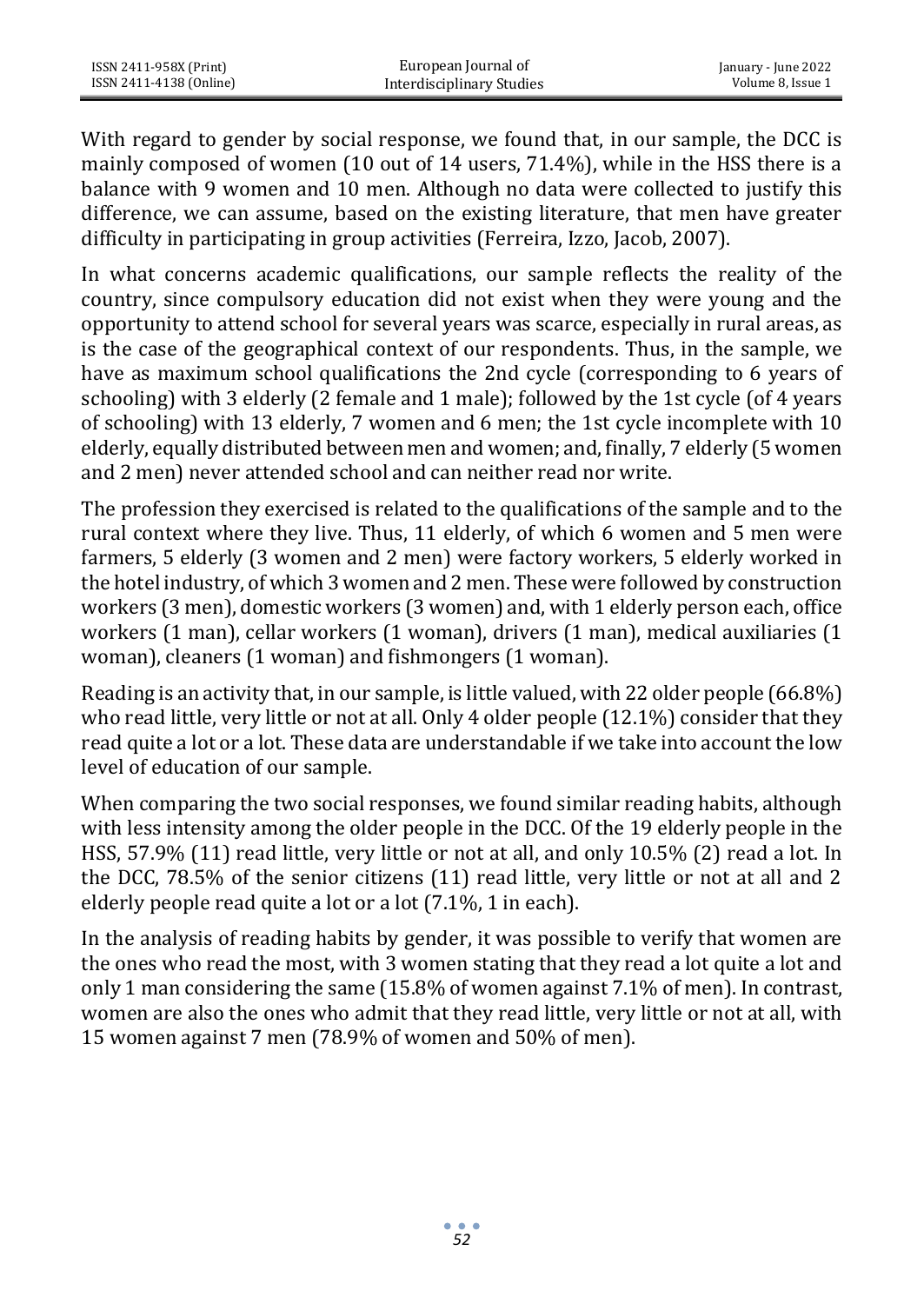



The habit of watching television is the most expressive in our sample, with 54.5% (18) of the elderly considering that they watch a lot (15, 45.4%) and quite a lot (3, 9.1%) of TV. On the other hand, 15.2%, corresponding to 5 older adults, consider that they watch neither a lot nor a little TV and 10 older adults (30.3%) consider that they watch little, very little or no TV (7, 21.2% little and 3, 9.1% very little or not at all). These data are in line with national studies, namely the study by Rosa (1999), which concluded that, in Portugal, the most expressive leisure and free time activity was "watching television".

The elderly who are at home and receiving HSS are the ones who watch TV the most. So, when compared, in the HSS 12 seniors (63.1% of the 19) consider that they watch a lot and quite a lot of TV whilst at DCC we found 6 elderly people (42.8% of the 14). At the other end of the spectrum, there are 4 seniors (21%) in the HSS who watch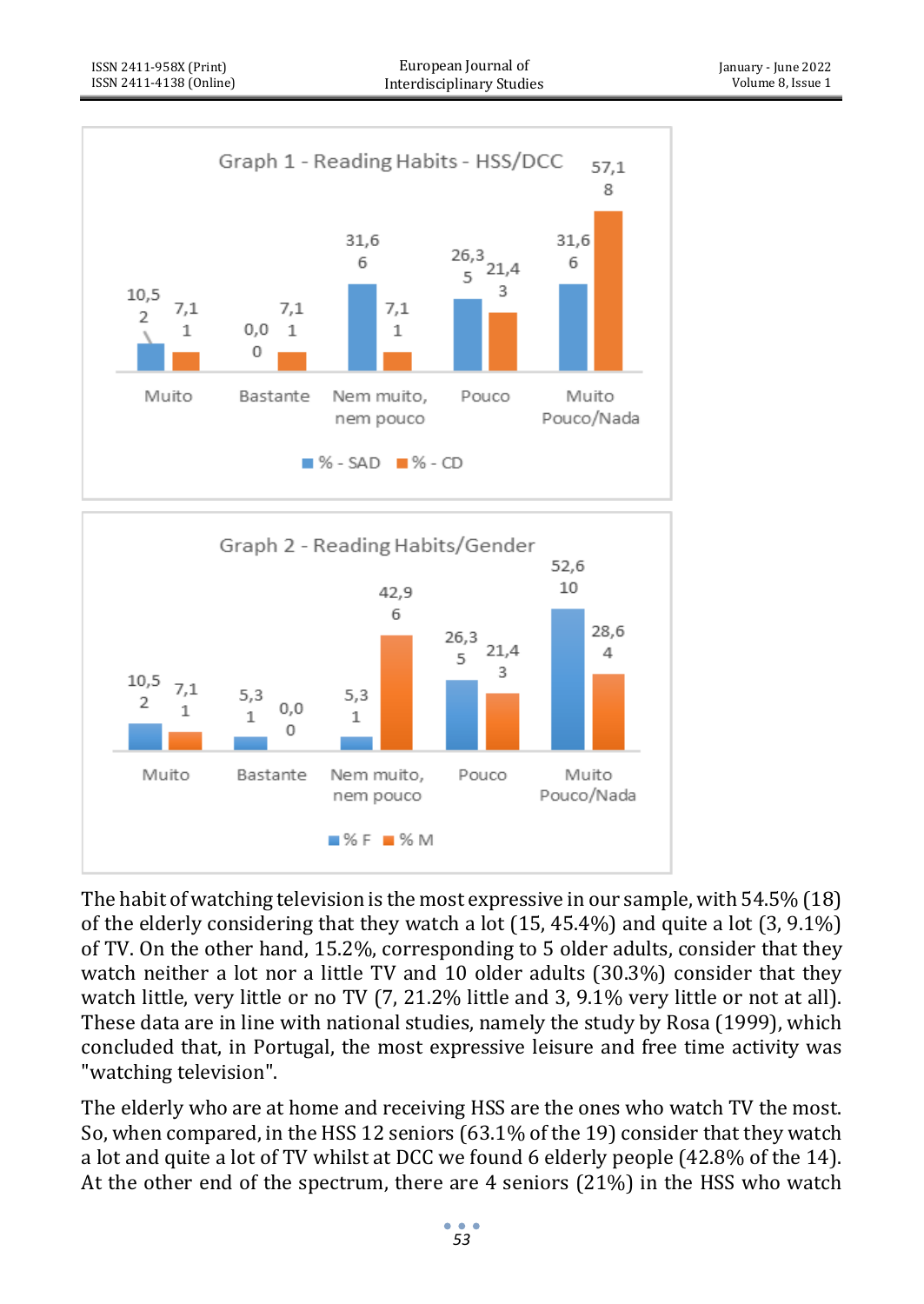little, very little or no TV, compared to 6 seniors (42.8%) in the DCC. This situation may be related to the time that these elderly people spend inside their homes, often isolated, having the TV as their daily companion.

In the TV watching habit, we found many similarities between genders. Comparing men and women, the tendency in the sample to watch a lot and quite a lot of TV is very similar.





Concerning the habit of listening to music, we found that it is not a highly valued activity. Only 9 older people (27.3%) listen to a lot of music, 5 older people (15.1%)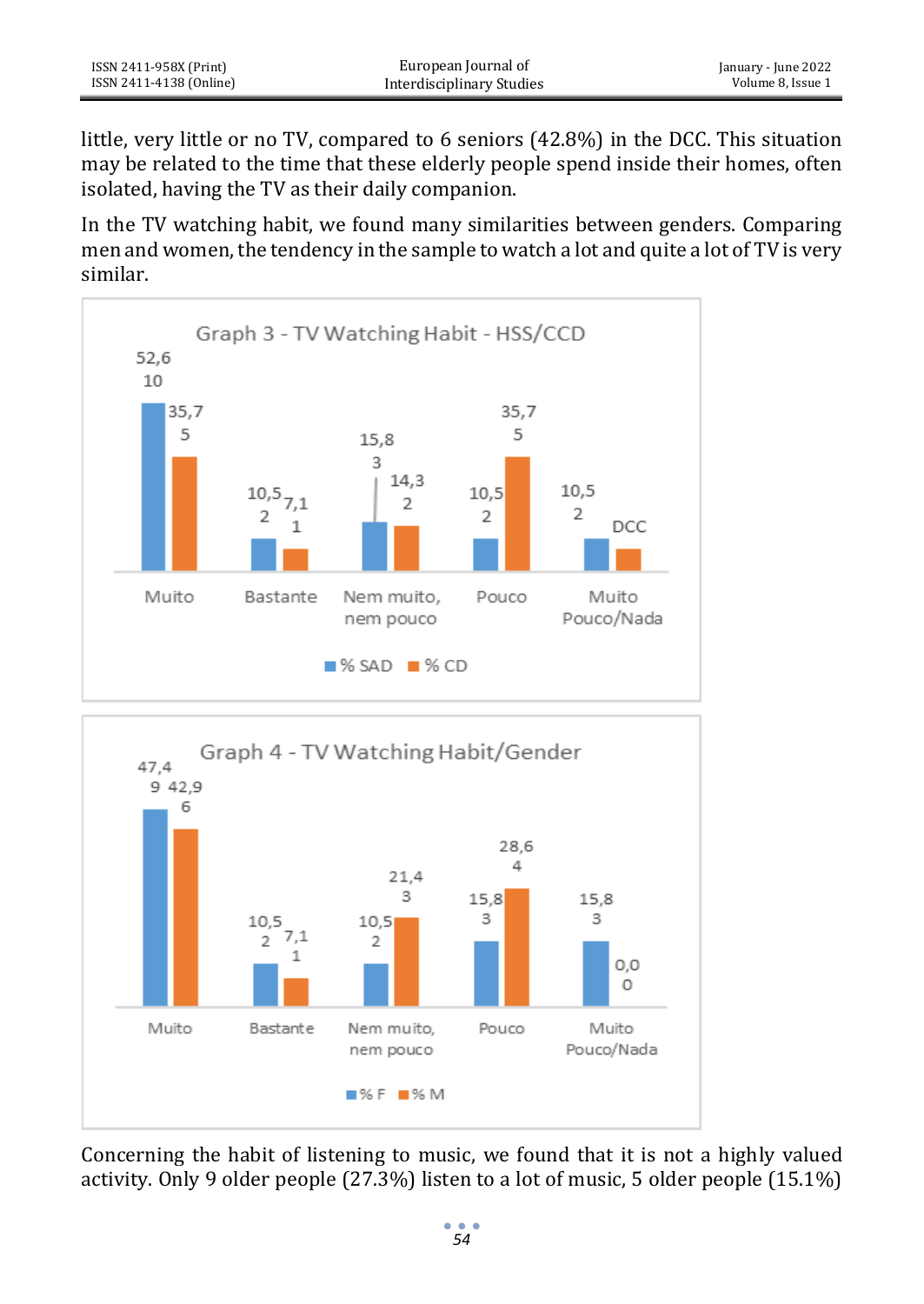| ISSN 2411-958X (Print)  | European Journal of       | January - June 2022 |
|-------------------------|---------------------------|---------------------|
| ISSN 2411-4138 (Online) | Interdisciplinary Studies | Volume 8. Issue 1   |

listen neither a lot nor a little, and the majority, 19 older people, 57.6%, listen to little, very little or no music at all. When comparing the two social responses, we found that it is the older people with HSS who listen to music the most.

In our sample, men are the ones who usually listen more to music. Of the 19 women questioned only 5 (26.4%) listen to a lot of music and the majority, 11 (57.9%) rarely or never listen. This situation refers to the fact that men listen to radio more and, consequently, have the possibility of listening to music during the broadcasts, between news and other programmes.



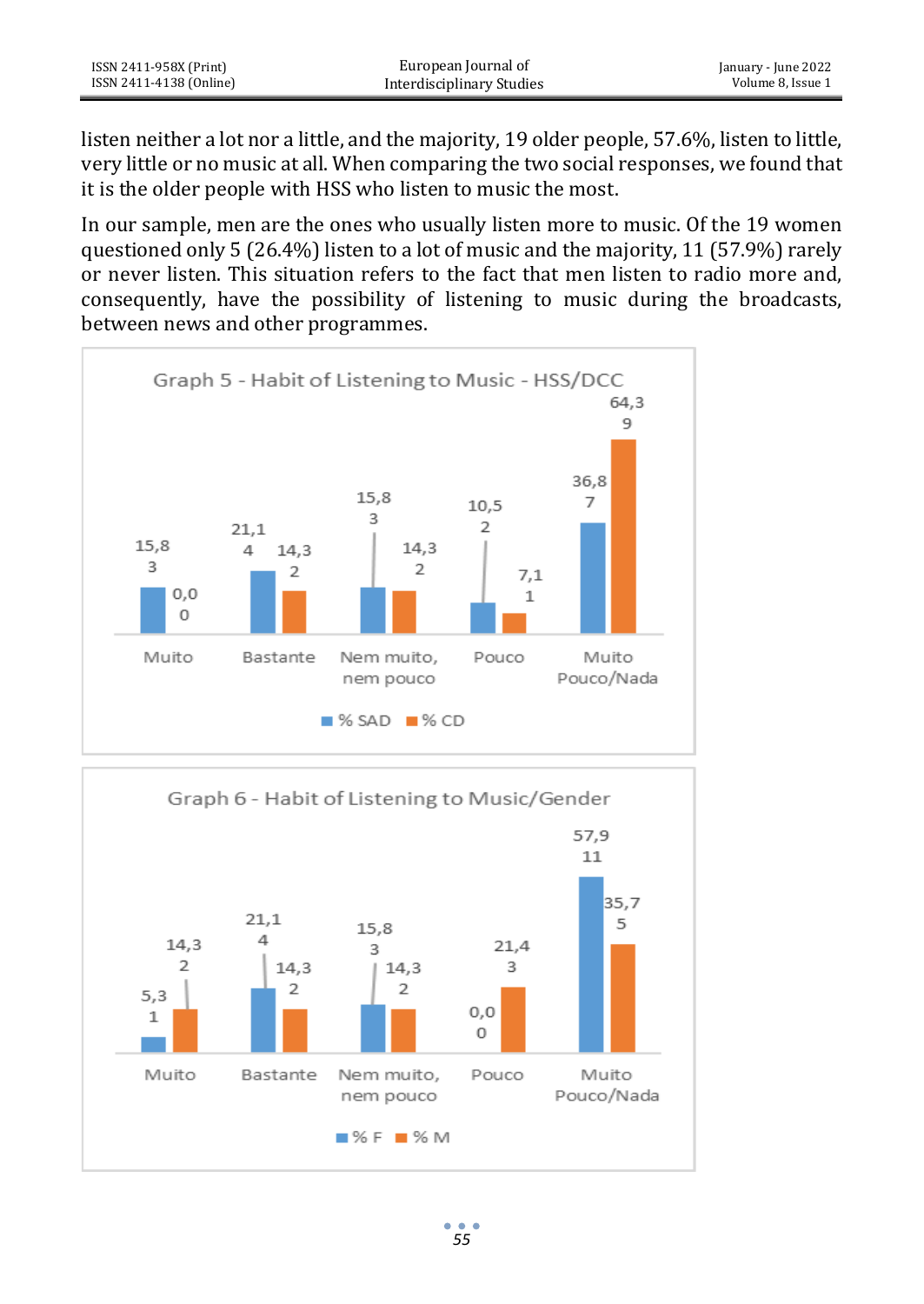Concerning the habit of listening to music, we found that it is not a highly valued activity. Only 9 older people (27.3%) listen to a lot of music, 5 older people (15.1%) listen neither a lot nor a little, and the majority, 19 older people, 57.6%, listen to little, very little or no music at all. When comparing the two social responses, we found that it is the older people with HSS who listen to music the most.

In our sample, men are the ones who usually listen more to music. Of the 19 women questioned only 5 (26.4%) listen to a lot of music and the majority, 11 (57.9%) rarely or never listen. This situation refers to the fact that men listen to radio more and, consequently, have the possibility of listening to music during the broadcasts, between news and other programmes.



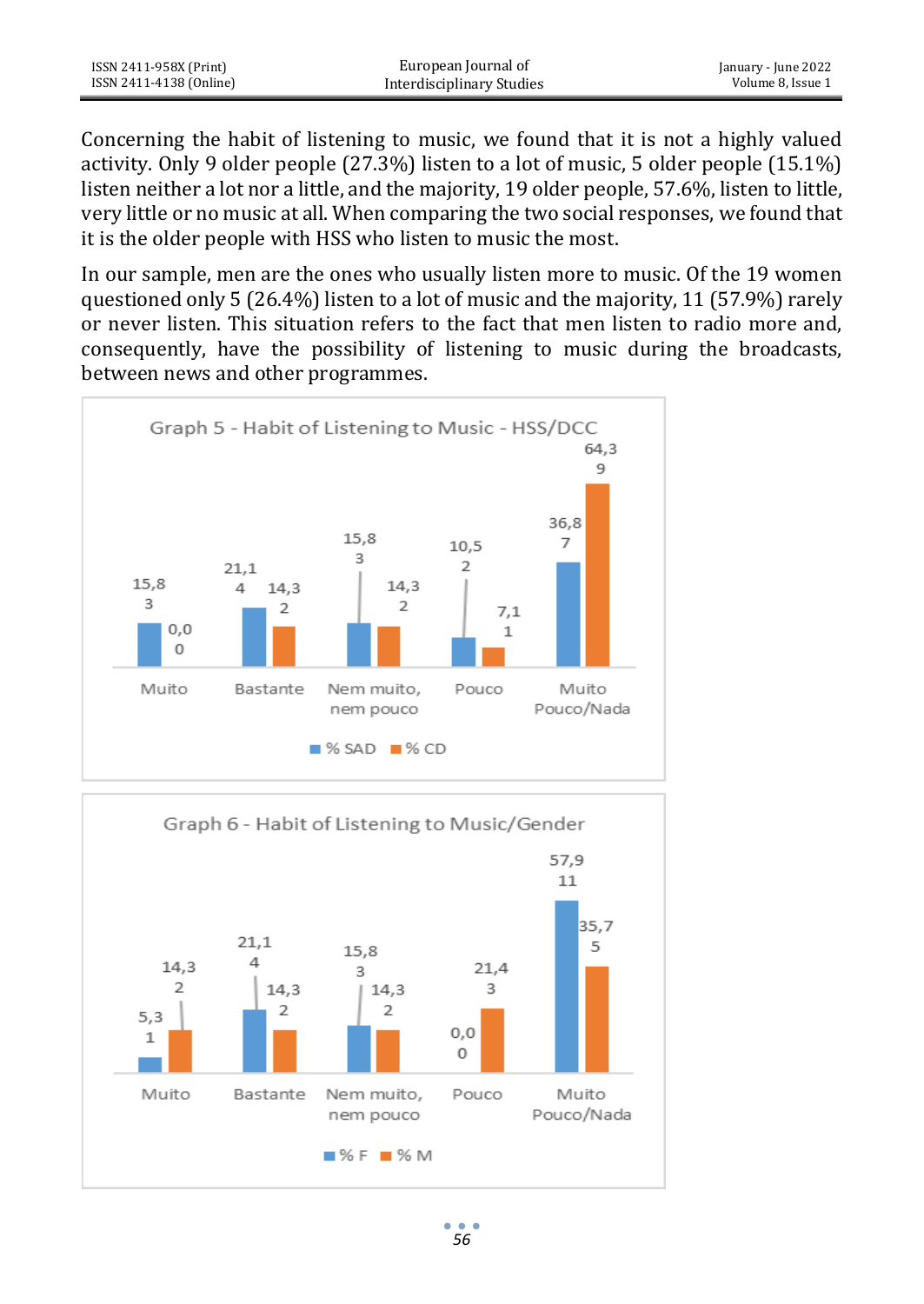| ISSN 2411-958X (Print)  | European Journal of       | January - June 2022 |
|-------------------------|---------------------------|---------------------|
| ISSN 2411-4138 (Online) | Interdisciplinary Studies | Volume 8. Issue 1   |

When questioned about whether they gardened, most of the elderly, 24 (72.7%), did little, very little or none, and only 5 (15.2%) did quite a lot or a lot. Although this is a population which is used to "working the land", their age may be a factor for this activity to have so little expressiveness.

Once again, the type of response that the elderly attend does not influence the habit of gardening, since we have similar numbers of elderly people who usually do it – 3 in HSS and 2 in DCC – and those who don't – 15 in HSS and 9 in DCC.

This activity is more carried out by men: 21.4% (3) of men do it a lot or quite a lot, against 10.6% (2) of women. The number of those who rarely or never do it is similar between genders, with 73.7% of women (14) and 71.4% of men (10).



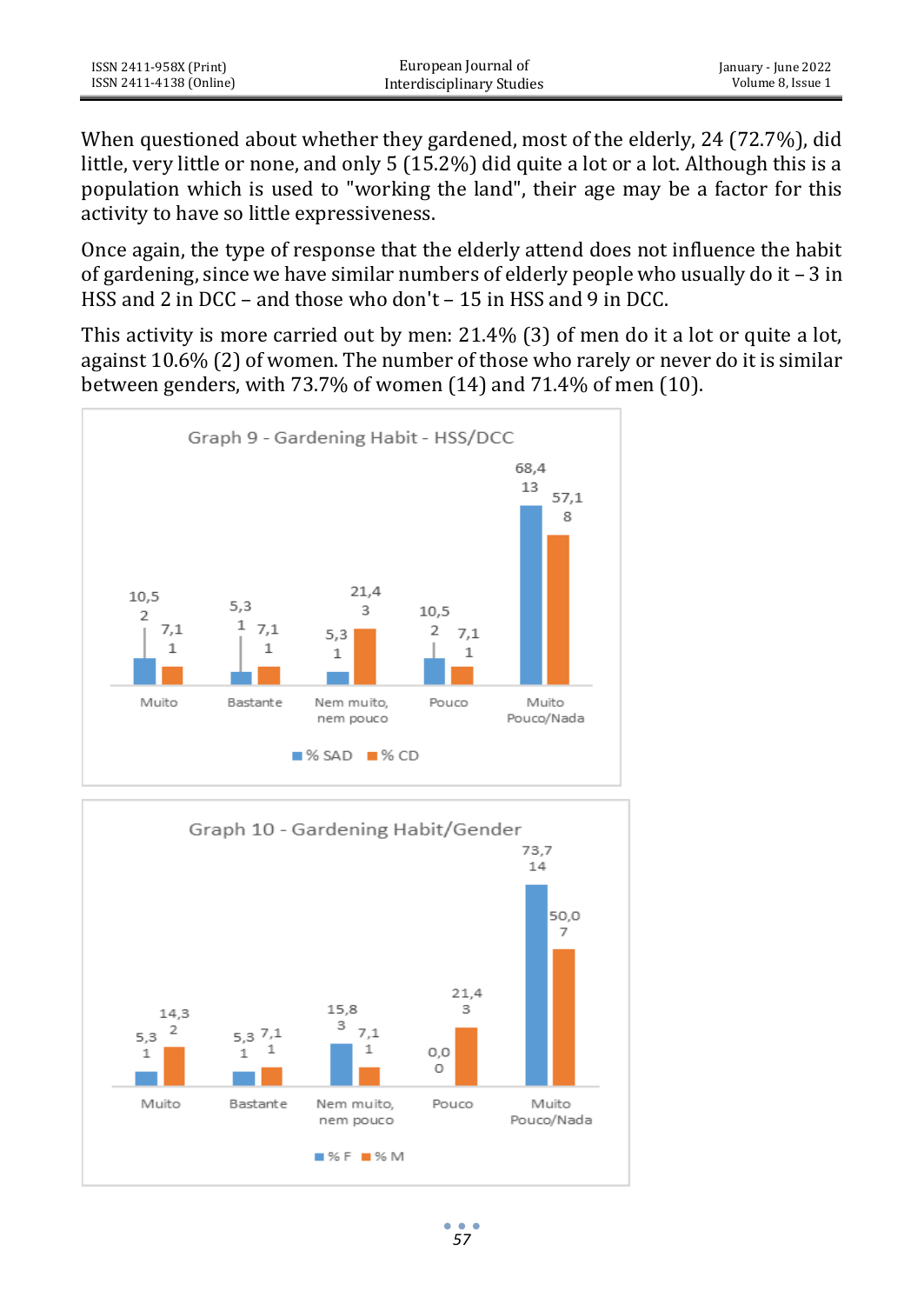Horticulture is developed regularly by 12.1% (4) of the elderly and 72.7% (24) do it rarely or never. When distinguishing between the social responses, it is not possible to find significant differences, since the number of older people in HSS (3) and DCC (1) who engage in horticulture, as well as those who do not, is similar.

The difference in the practice of vegetable-growing by gender is not significant in the sample. With a regular practice we found 2 women (10.6%) and 1 man (7.7%) and with inexistence or infrequent practice we found 15 women (78.9%) and 9 men (96.2%).



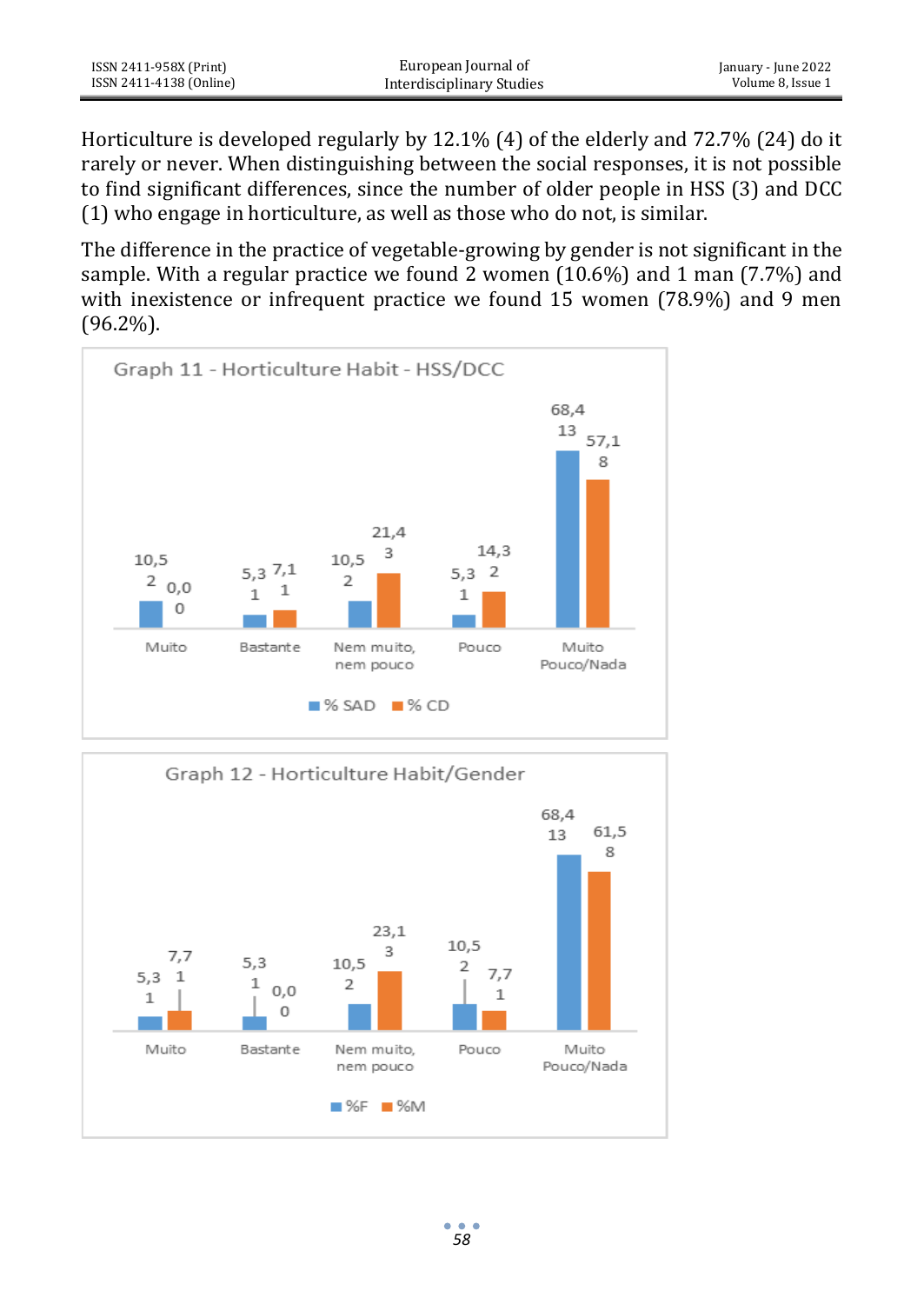| ISSN 2411-958X (Print)  | European Journal of       | January - June 2022 |
|-------------------------|---------------------------|---------------------|
| ISSN 2411-4138 (Online) | Interdisciplinary Studies | Volume 8, Issue 1   |

Although knitting is a practice very much associated with women, it is not very well represented in our sample. We found that it is an activity that no one does frequently and only 1 woman (3%) considers that she knits neither very much nor little. The overwhelming majority of 32 older people (97%) rarely or never knit. As can be seen in the following graph, the difference between the social responses is not significant.





Playing cards is also an infrequent or not frequent practice (32 elderly people, 97%). Only one elderly person (3%), from HSS, considers that he plays neither a lot nor a little. All the women rarely or never play cards.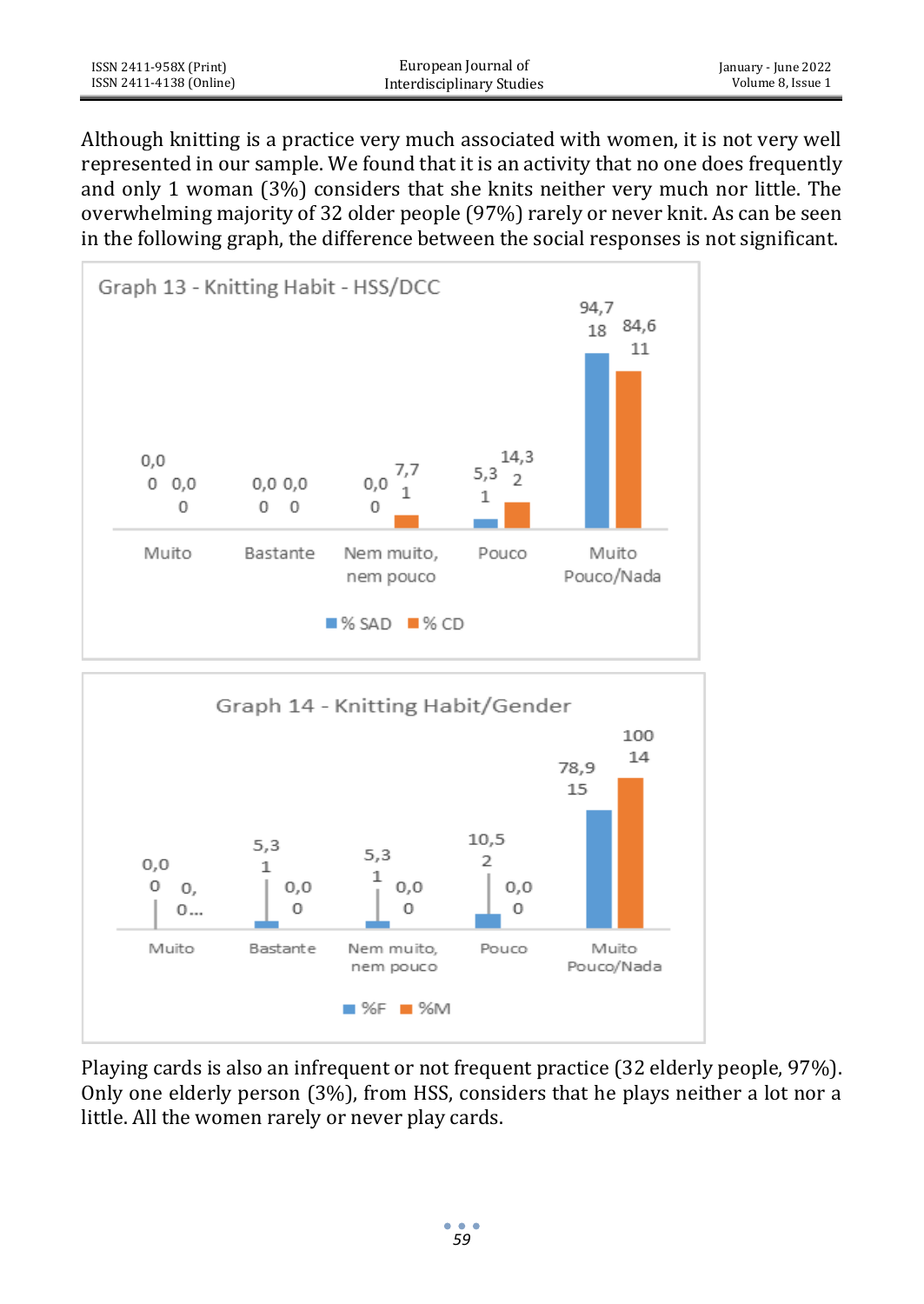



The habit of talking is the second most pointed out in the study: 6 elderly people (18.2%) consider that they talk a lot and 6 (18.2%) admit that they talk neither a lot nor a little. Of the remainder, 16 (48.5%) consider that they talk a little and 5 (15.1%) consider that they talk very little or not at all. Contrary to what one would expect, none of the seniors from the DCC consider that they speak a lot, and only 2 seniors consider that they speak quite a lot. Most of the seniors who consider that they speak very little or not at all frequented the DCC.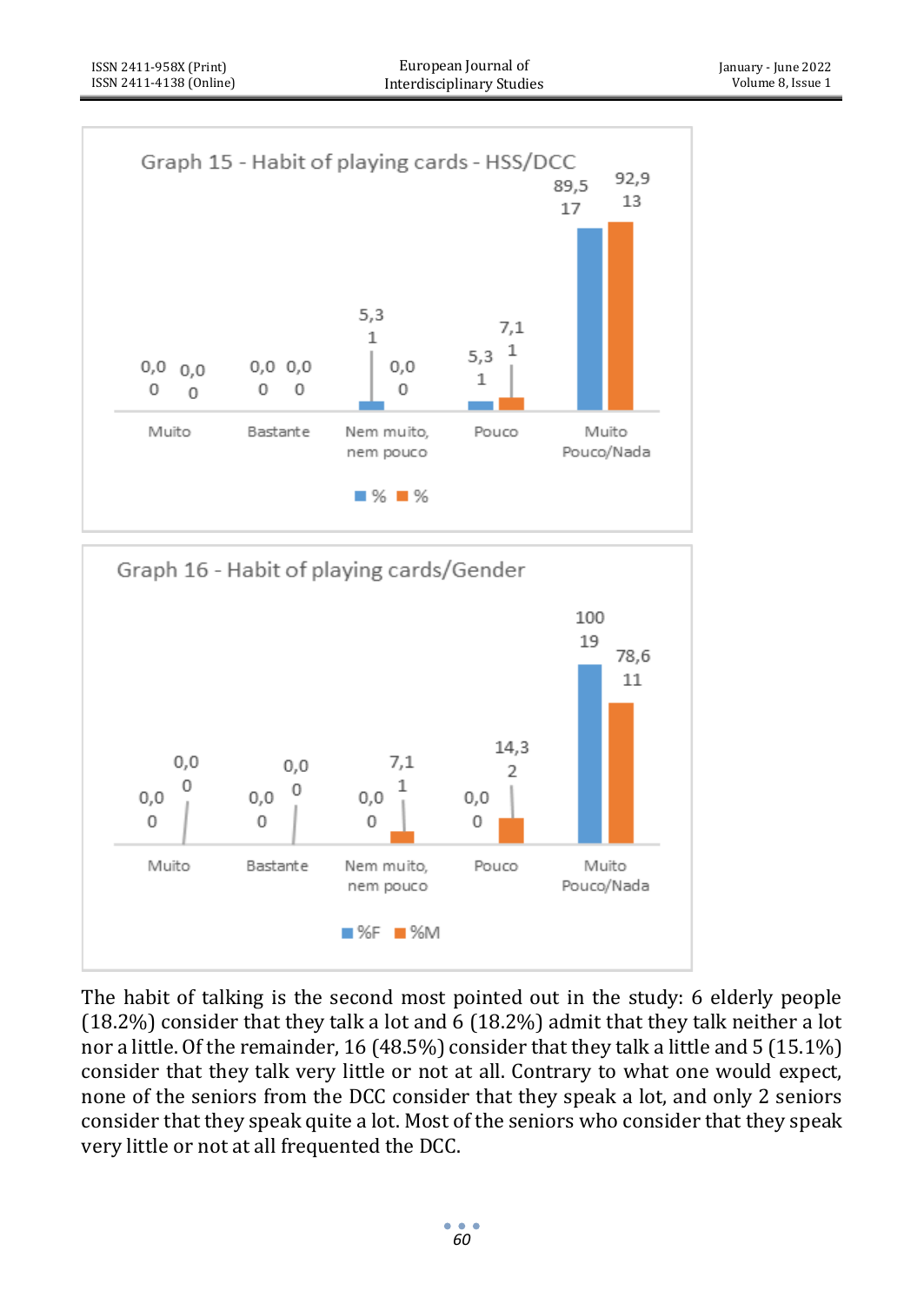





When questioned whether they felt that they used their free time for leisure activities and activities that give them pleasure, we found that most of the elderly (17, 51.5%) are satisfied, 5 older people (15.2%) consider that they are more or less satisfied and 11 (33.3%) consider that they do not make the best use of this time.

There is no significant difference in the answers given to this question by men and women, nor by social response.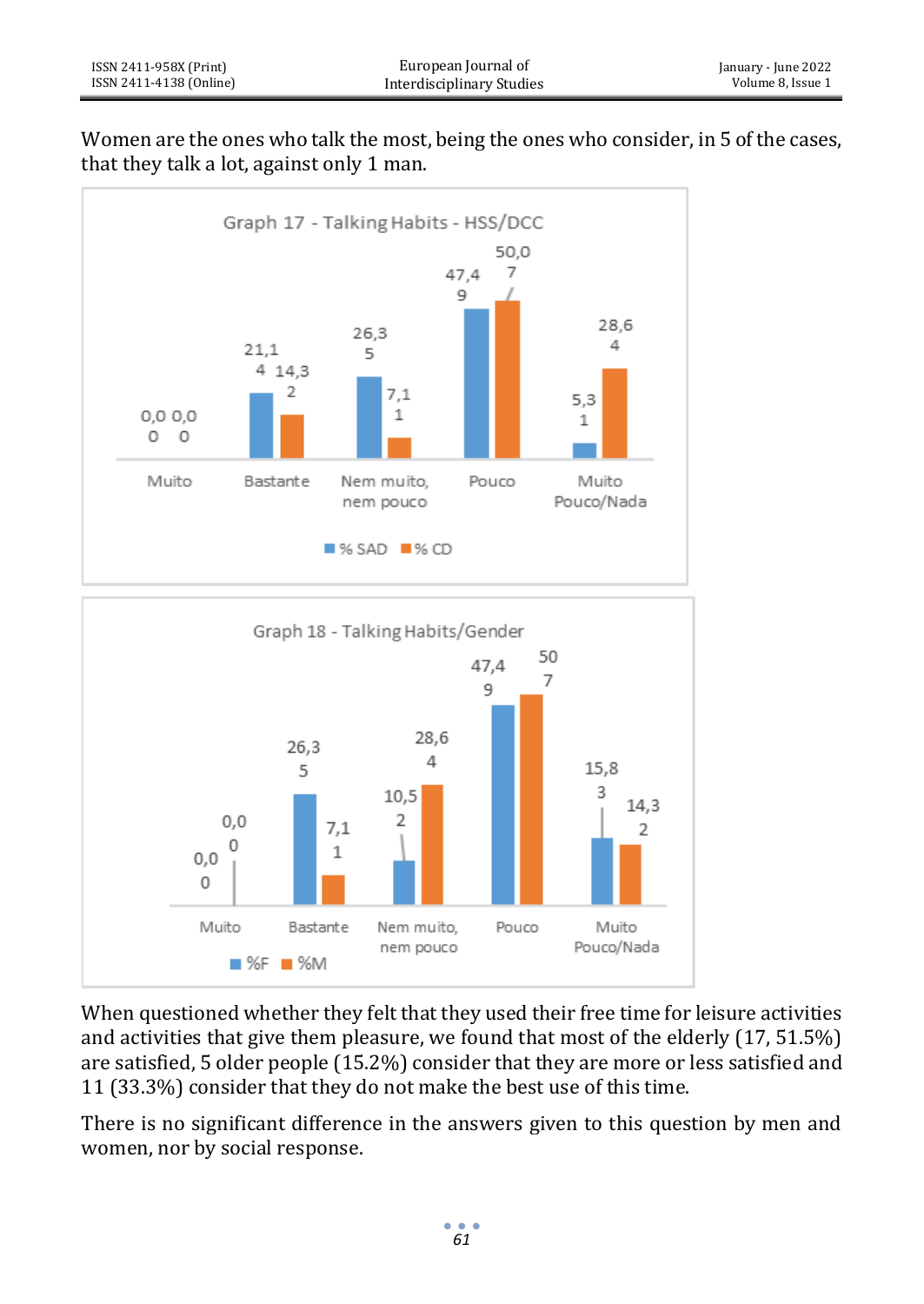



In the third part of the questionnaire we tried to understand the impact of the pandemic on leisure and free time. When questioned about whether the pandemic had changed the way in which they spent their leisure time, it was possible to verify that, for the majority, there was no change – 23 older adults (69.7%), 13 from HSS and 10 from DCC. Only 10 elderly people (30.3%) consider that their leisure time was affected by the pandemic, 6 from the HSS and 4 from the DCC.

These data were contrary to expectations, since, during the pandemic, the elderly in DCC had a long period when they could not attend the centre, so it would be expected that all considered that the pandemic changed the leisure activities they performed. However, only 5 reported this fact. This may be related to the lack of memory of the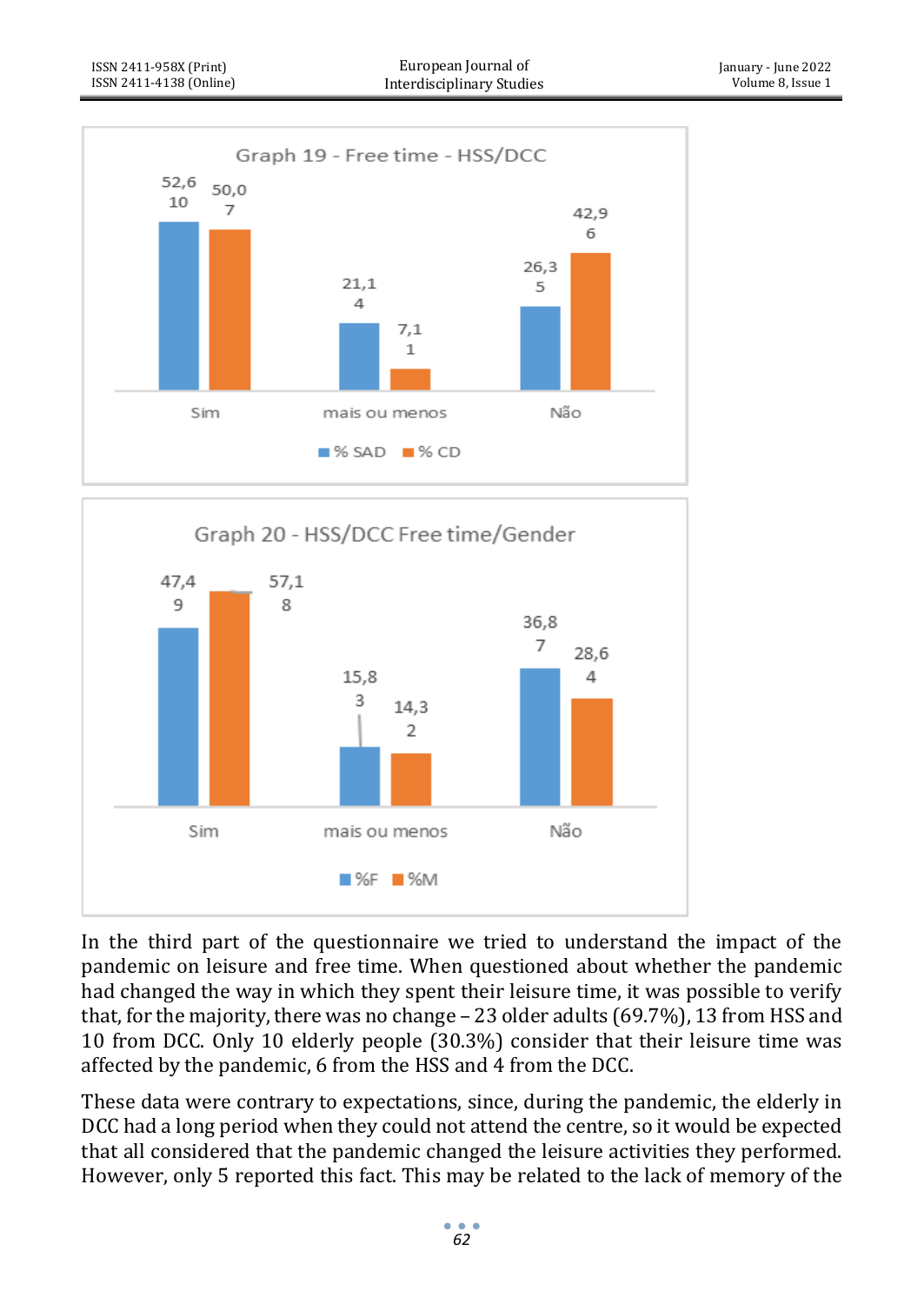activities they carried out before the pandemic or to the fact that, at that time, they were not involved in the activities that were developed in the DCC, where they could have watching TV as a priority action.

Of the 10 elderly who consider that there have been changes, we found that the activities that they no longer do are: going to the Day Care Centre (3 men from the DCC), going to the Senior University (1 woman from the HSS), going to the swimming pool (1 woman from the HSS), playing games (1 man from the HSS), going to church (1 man from the HSS), fishing (1 man from the HSS), going to the gym (1 man from the DCC) and socializing (1 woman from the DCC).

When questioned whether they started doing any new activity in the pandemic, only 2 women from DCC replied having started the activity of cutting and sewing and 1 woman from HSS started going to the library. The remaining 30 elderly people, 90.9%, did not start any activity. This shows that this is a population with few leisure habits and/or leisure opportunities.

### **Conclusions**

The data presented allow us to understand that the elderly in the sample do not have leisure habits. The most expressive activity was "watching television", which is the way they occupy their free time. We highlight that this activity is more expressive among the elderly in HSS and is equally distributed between men and women. The second most representative activity is "talking", although the numbers are low for those who do it very regularly. Here, and contrary to what one might assume, it is the older people in HSS who talk the most. Taking into account that these elderly people remain at home, we supposed that they could have a greater sense of isolation when compared with the elderly people who attend the DCC, but this was not the case. Women are the ones who most value the act of talking.

The remaining activities presented show a low or even zero adherence by the elderly. The least developed are "knitting" and "playing cards", where almost all elderly rarely or never do it. This is followed by gardening and horticulture, where 24 elderly people (72.7%) do not do this activity or do it rarely. With a low level of practice, we also found "reading" and "listening to music"; of the few older people who developed these activities, the majority were from the HSS; and in the case of reading, women stood out, and in music, men.

Although our sample is integrated in the rural environment, with a life totally or partially linked to agriculture, the fact is that the number of older people who practice gardening and/or horticulture in their leisure time is residual. This situation may be related to the advanced age of the sample.

If we take into account Lee and Bhargava's (2004) division of leisure activities, we may conclude that most elderly develop a passive leisure activity. If the reference is the categorisation of Lopes (2000), we may verify that the majority of the sample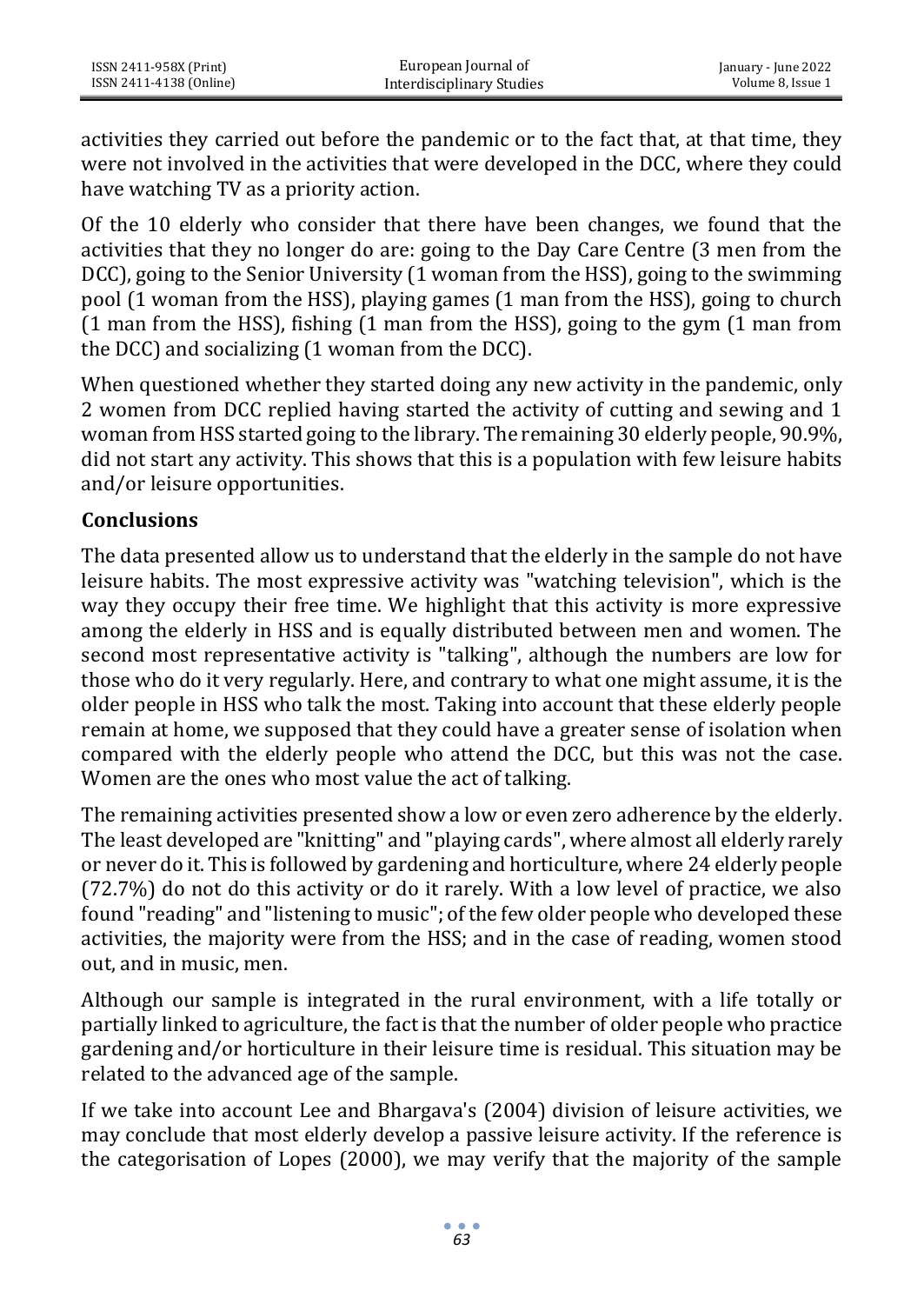develops activities in domestic space, followed by activities in semi-public space – in which we find talking to acquaintances. Activities in public space, activities in associative space and activities in space of cultivated/overlegitimised culture were left out.

We cannot, however, separate leisure from the social context, since it is itself an expression of culture and depends on the lifestyle of each individual. We point out that the fact that the elderly present economic difficulties limits the possible participation in some leisure activities, since the reduction in income associated, in most cases, with a significant growth in health expenses, promotes the increase in dependence and limits life options.

Old age, most often associated with retirement and a substantial increase in free time, represents a break with professional life and, consequently, with social habits and practices. Thus, free and leisure time could be an excellent opportunity for the elderly to interrelate and develop practices they enjoy. Despite, in our sample it was clear that there is a reduced habit of developing leisure activities, and a satisfaction with their free time use – most of the sample is satisfied with the way they occupy their free time, both in men and women and in both social responses. It needs to be held in mind that today's elderly people belong to a generation in which work was considered the core of their lives, and leisure was often seen as an unnecessary time off and it could even be despised.

We point out in the results that the fact that the elderly were in DCC was not mirrored in leisure habits. Here, we may have as a limitation the fact that the elderly were questioned at the time of the pandemic and their answers were related to their immediate memory and not before. However, these same elderly, when questioned if the activities they performed in their leisure time had changed with the pandemic, considered that they had not. This situation makes us wonder if the responses developed in the DCC are those most appreciated by the elderly.

We highlight as limitations of this study the low number of older people surveyed, the fact that we used a predetermined set of activities – necessarily leaving out others – and, finally, the fact that the older people were surveyed during the pandemic period, which may have influenced the answers given.

Leisure and free time occupation may be considered as one of the components for a better quality of life in ageing and integrates various activities, which are willingly developed. Janke, Davey, and Kleiber (2006) consider that these activities influence the physical and psychological well-being of the elderly, since they promote active participation and the feeling of group belonging. In addition, the studies developed by Newall et al. (2013, p. 921) showed that leisure allows for the development of positive emotions and "will undo the negative effects of negative emotions", which may arise as a result of the changes at this stage of life. This perspective is also advocated by the studies of Santos et al. (2003) and Silverstein and Parker (2002) who concluded that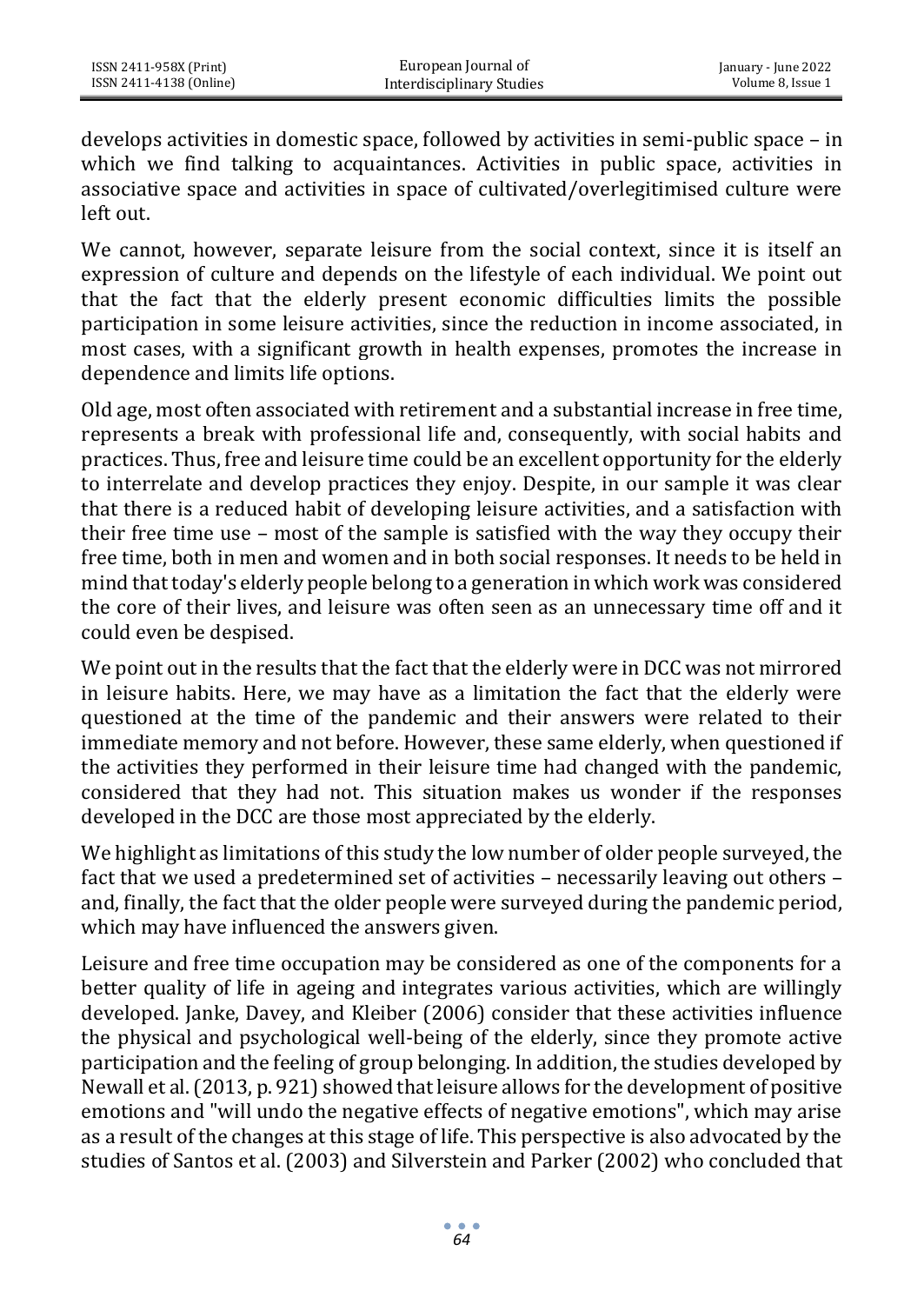leisure and leisure activities help older people cope with negative life events/factors, namely loneliness and depression.

In this sense, this study demonstrated the urgent need to rethink the type of leisure activities proposed to the elderly and the need to find strategies to motivate and involve them in and for these activities. The classic model of gerontological care (based on the treatment of the consequences of ageing) is definitely exhausted given its limited nature in the way it views ageing. It is urgent to make the elderly active and participative players in a process of healthy and quality ageing.

## **Bibliography**

- [1] Chen, S; Fu, Y. (2008). Leisure participation and enjoyment among the elderly: individual characteristics and sociability. *Educational Gerontology*. 34, 871- 889[. http://dx.doi.org/10.1080/03601270802115382](http://dx.doi.org/10.1080/03601270802115382)
- [2] Diaz, V. (2009). Lazer em idosos. *Cad. Saúde P0ública [online*]. 2009, *vol.23, n.6*, pp. 1329-1338.
- [3] Dogra, S; Stathokostas, L. (2012). Sedentary behavior and physical activity are independent predictors of successful aging in middle-aged and older adults. *Journal of Aging Research*, 2012, 1-8.<https://doi.org/10.1155/2012/190654>
- [4] Dumazedier, J. (2001). *Sociologia empírica do lazer*. Editora Perspectiva.
- [5] Ferreira, P.; Izzo, H.; Jacob Filho, W. (2007). Impacto da capacidade física na saúde percebida entre idosos em velhice avançada. *Revista Saúde Colectiva*, v. 4, n.17, PP. 154-157.
- [6] Halvorsrud, L.; Kirkevold, M.; Diseth, Å.; Kalfoss, M. (2010). Quality of life model: predictors of quality of life among sick older adults. *Research and theory for nursing practice*, 24 (4), 241-259. [https://doi.org/10.1891/1541-](https://doi.org/10.1891/1541-6577.24.4.241) [6577.24.4.241](https://doi.org/10.1891/1541-6577.24.4.241)
- [7] Jacob, L. (2007). *Animação de idosos: atividades.* Âmbar.
- [8] Janke, M.; Davey, A.; Kleiber, D. (2006). Modeling Change in Older Adults' Leisure Activities. *Leisure Sciences. 28*, 285-303. <https://doi.org/10.1080/01490400600598145>
- [9] Lee, G.; Bhargava, V. (2004). Leisure time: Do married and single individuals spend it differently? *Family and Consumer Sciences Research Journal,* vol. 32, n. 3.<https://doi.org/10.1177/1077727X03261631>
- [10] Lopes, T. (2000). *A cidade e a cultura. Um estudo sobre práticas culturais urbanas.* Afrontamento.
- [11] Martins, L. (2016). Os idosos e as actividades de lazer. *Millenium - Journal of Education, Technologies, and Health*, (38), 243–251.
- [12] Mazo, Z.; Lopes, A.; Benedetti, B. (2009). *Atividade Física e o Idoso: Concepção Gerontológica.* 3. ed. Sulina.
- [13] Molzahn, A.; Skevington, S.; Kalfoss, M.; Makaroff, K. (2010). The importance of facets of quality of life to older adults: an international investigation. *Quality*